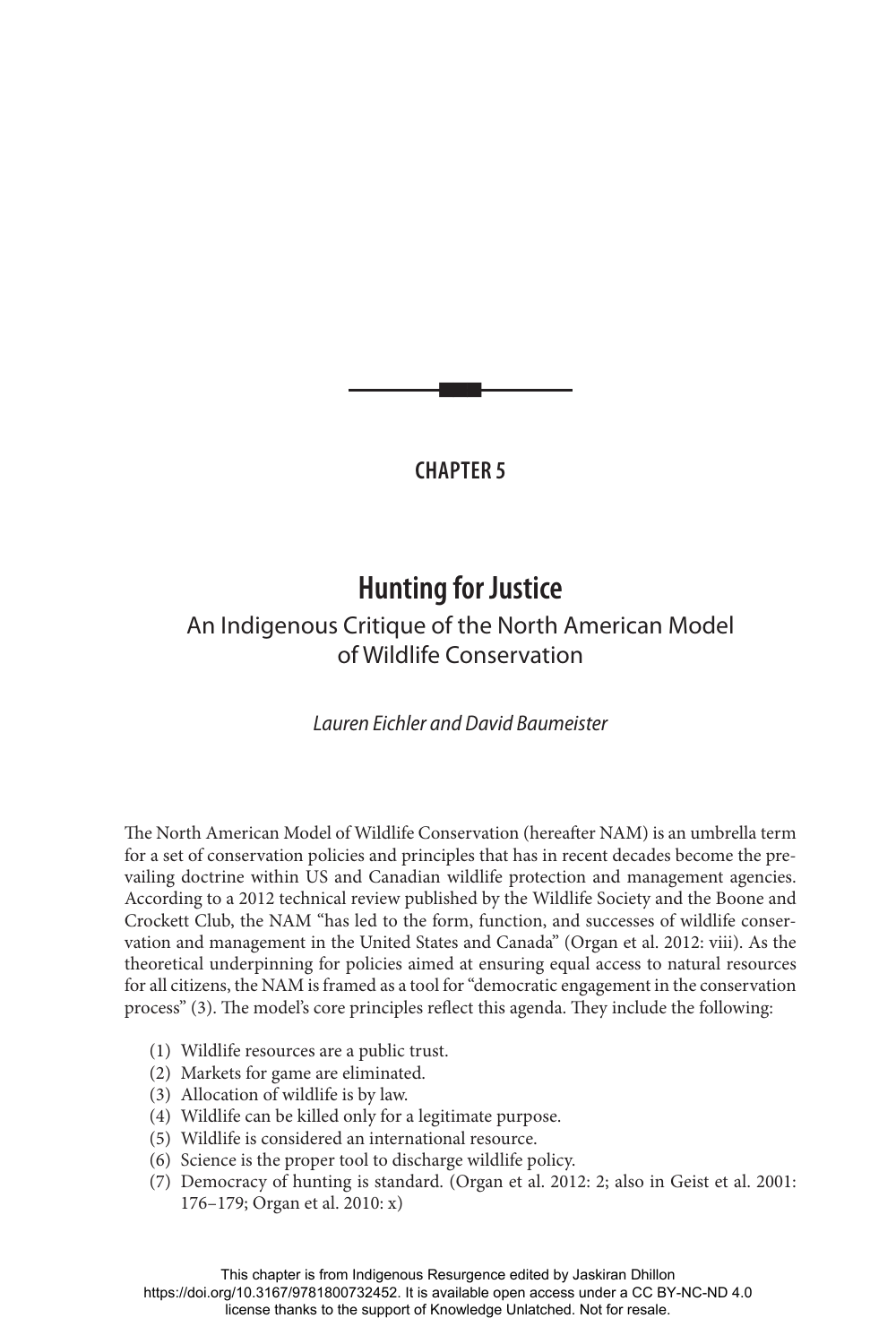As the NAM advocates Joanna Prukop and Ronald J. Regan explain in an opinion piece defending the model, a central driver of the model's development was "the concept of democracy of hunting, equal access for all, coupled with the North American pioneer spirit that could best be evoked and nurtured through the hunting experience once frontiers ceased to exist" (2005: 375). With this commitment to a uniquely North American form of democratization, the model appears to accord with the Environmental Protection Agency's definition of environmental justice: "the fair treatment and meaningful involvement of all people regardless of race, color, national origin, or income with respect to the development, implementation, and enforcement of environmental laws, regulations, and policies" (EPA 2018). Despite its claim to support environmental equality, the NAM is open to criticism for too narrowly elevating the interests of sport hunters, who, in the United States, comprise 6 percent of the general population and are 89 percent male and 94 percent white (USFWS and USCB 2011: 29–31). Similarly, the architects of the model may be faulted for framing the history of North American conservation in such a way as to privilege the role of hunters while neglecting the contributions made by nonhunters, environmental groups, and animal rights organizations. Critics of the NAM have largely argued that the model's prescriptive elements, such as what types of interactions with wildlife are appropriate and how conservation policy should be developed, are vague or unfeasible. While such criticisms may be valid, they cast little light on ways in which the model may actively contribute to environmental injustice. Among both the NAM's prominent advocates and critics, the interests and views of Native Americans and First Nations have been ignored.

In this article, we develop a new critique of the NAM, arguing that the model not only excludes certain groups but also contributes to environmental injustice via its legitimization of settler colonialism. Rooted in Western conceptions of property, human-animal relations, and science, the NAM articulates the ideology that is used in conservation and hunting policies that inhibit Native Americans from "achieving a level of environmental quality adequate for indigenous peoples to practice and maintain their self-defined cultural relation to the land and natural environment" (Grijalva 2012: 26). Building on the work of scholars who have argued that such state-based wildlife management programs are colonial (Asch 1989; Egan and Place 2012; Gombay 2014; Kulchyski and Tester 2007; Sandlos 2007; Schneider 2013), we contend that the principles of the NAM, along with the ontological assumptions that they rest on, are antithetical to American Indian views of property, nonhuman personhood, and knowledge. Insofar as the NAM is the current dominant paradigm for conservation efforts in the United States and Canada, it reflects long-standing colonial efforts to limit Indigenous sovereignty and perpetuates what Patrick Wolfe calls the "logic of elimination" (2006: 387). As non-Native settlers living within traditionally Kalapuya and Haudenosaunee lands, we hope this article contributes in some small way to undoing this legacy of colonial violence and to making Native views and concerns heard by a wider audience.

Our analysis is broken into two sections. First, we review the history of the North American Model of Wildlife Conservation and critically examine its first and sixth principles: "wildlife resources are a public trust" and "science is the proper tool to discharge wildlife policy." We argue that in the history of the NAM, and of the public trust doctrine (PTD) within which it is rooted, Indigenous perspectives and traditional ecological knowledge have been overlooked. Though presented as prototypically "American," the NAM doctrine perpetuates settler colonialism, excluding Native American people's environmental wisdom from the conservation conversation. Next, we examine the central role of hunting in the NAM, with special attention paid to the model's guidelines for "legitimate" hunting. Despite the NAM's ostensible aim of democratizing hunting and promoting environmental equality, the model runs counter to many Indigenous American hunting traditions by construing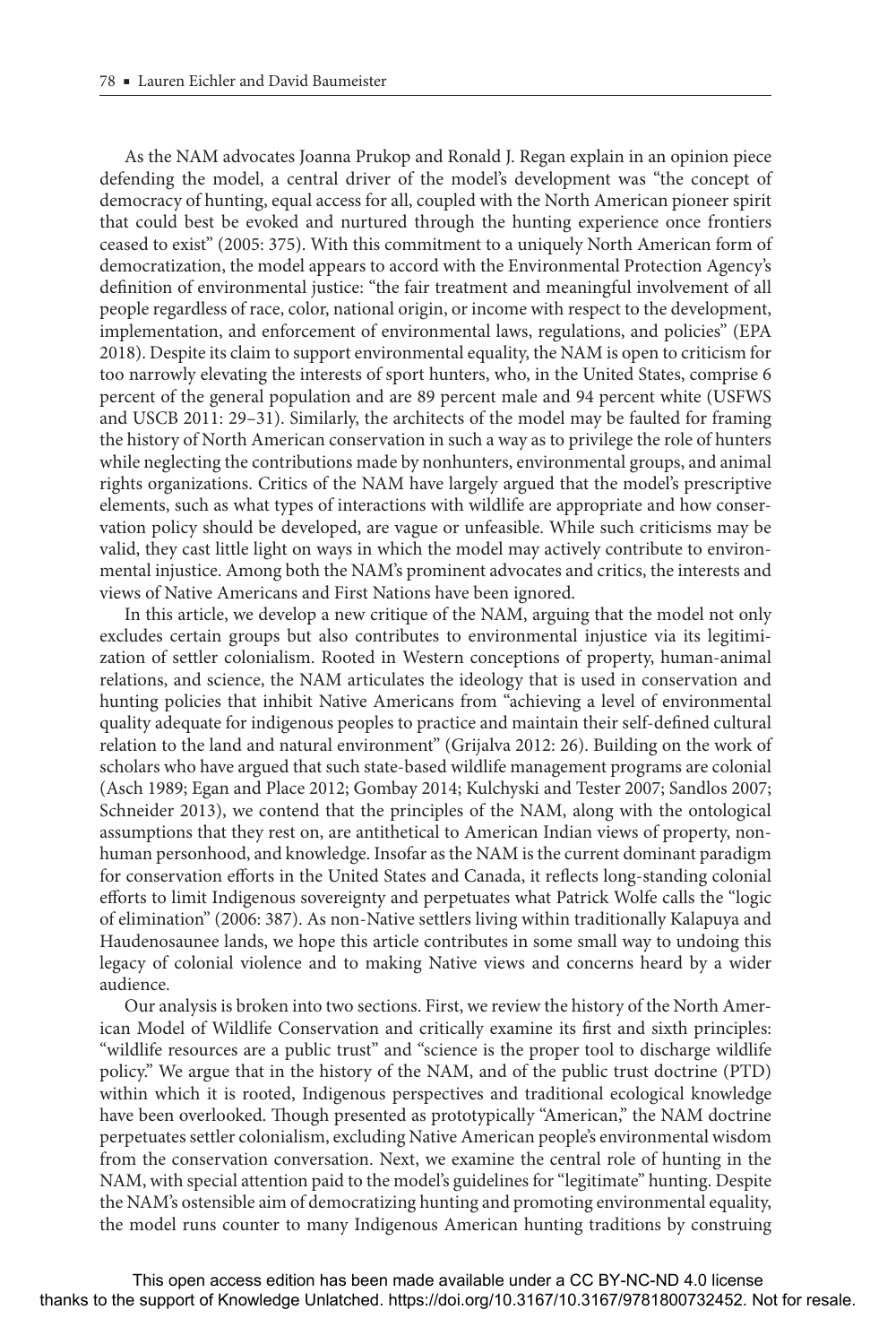hunted animals as "wildlife resources," imperiling Indigenous relationships to the land and the other animals that live on it. Like its trafficking in an exclusionary vision of Americanness and American history, the NAM's reliance on a settler colonial conception of hunting contributes to the social and cultural death of Indigenous tribes and First Nations peoples.

## **The North American Model and Settler Colonialism**

While the term "North American model of wildlife conservation" is of recent origin, advocates of the model claim that the raft of practices, principles, and policies that constitute it are rooted in earlier stages of US history. In a 2001 article that helped introduce the term, conservationists Valerius Geist, Shane Mahoney, and John Organ express this historical background:

Wildlife conservation in Canada and the United States emerged during the late 19th and early 20th centuries, recognizably distinct from other forms found worldwide. We refer to this form as the "North American model of wildlife conservation." The model has endured a test of time that has seen dramatic changes in society and the landscapes of North America. The model has also become a system of sustainable development of a renewable natural resource that is without parallel in the world. (2001: 175)

The proponents of the NAM stress that one of the model's core virtues is that the NAM is the product of a distinctively "North American" or "American" history. In a later piece, for instance, Geist and Organ state: "People must be made aware of the North American model and their stake in it. They must learn that this is a uniquely American construct, and its principles reflect the very values America was founded on" (2004: 54). Exactly which American or North American values and interests are reflected in the model's historical success, however, becomes an important point worth investigating. In the NAM literature, the earliest conservation efforts are portrayed as the result of a conflict between market hunters, who decimated wildlife populations like the bison, and sport hunters, who wanted to conserve wildlife so they could engage in the invigorating pastime of pursuing and killing undomesticated animals. Theodore Roosevelt and George Bird Grinnell, the founders of the Boone and Crockett Club, are often put forward as early champions of the public-oriented conservation ethos that the model seeks to make explicit (Geist et al. 2001: 180; Prukop and Regan 2005: 375). According to Organ and colleagues, Roosevelt and Grinnell were "nation builders" who prized the ability of American people to "carve the country out of a wilderness frontier," believing sport hunting to be a means of maintaining "the character of the nation" despite the closing of the frontier (2012: 4). Since 2001, an active scholarly and policy-oriented literature has emerged to convert this deep history of values into the explicit set of policy principles encapsulated by the NAM. Geist, Mahoney, and Organ, along with other conservationists and wildlife professionals, have developed a broad defense of the model that elaborates on the central ideas iterated above. The model, these authors argue, is distinctly North American, has been an enormous success over its decades-long history, and is now an example for other parts of the world to follow.

Several scholars have critically analyzed the intersection of wildlife conservation policy and the development of "American" identity (Herman 2014; Semcer and Pozewitz 2013). In her recent sweeping study, Dorceta Taylor focuses on the rise of the American conservation movement during the late nineteenth and early twentieth centuries—the period during which the values at the heart of the NAM were crystallized. According to Taylor, "the conservation movement arose against a backdrop of racism, sexism, class conflicts, and nativism that shaped the nation in profound ways," and these factors are "critical to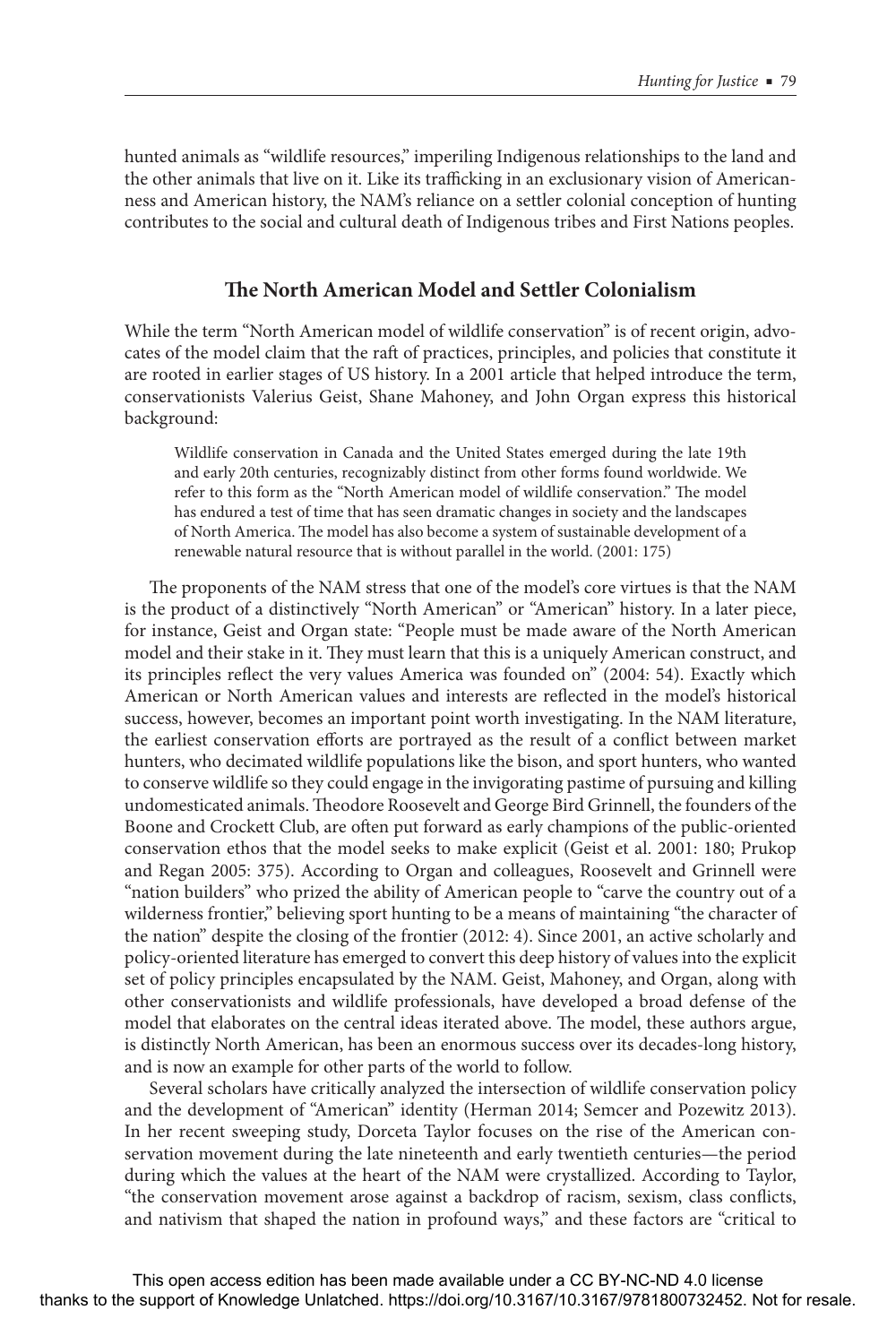our understanding of how discourses about the environment were developed, policies formulated, and institutions organized" (2016: 9). The story of the NAM's origin follows this pattern. Critics of the NAM argue that its narrow focus on hunters and the particular framing of the origins of conservation have created a history of conservation that is dominated by white men from rural areas (Feldpausch-Parker et al. 2017; Nelson et al. 2011; Peterson and Nelson 2017). But even these critics do not consider the particular implications that the history of the NAM has for Native peoples. Like many of the histories written by white settlers, those who have written the history of the NAM draw from and reproduce the myth that the North American continent "had previously been *terra nullius,* a land without people" (Dunbar-Ortiz 2014: 2). In framing the origin of conservation as arising out of a conflict between market and sport hunters, such authors ignore the fact that the decimation of animal species like the bison was integral to the US and Canadian governments' project of Indian removal and elimination, especially for northwestern and plains nations like the Nez Perce and Oglala Lakota, who not only depended on the bison but considered them kin (Hegyi 2017; Hubbard 2014; LaDuke 1999; Sandlos 2007; Smits 1994). By omitting the presence of Native Americans while proudly asserting the quintessentially American character of the NAM's conservation principles, the NAM enacts a key mechanism of settler colonialism: the elimination of Indigenous peoples in order to achieve authority over the land and resources while simultaneously constructing a uniquely "native" settler identity—a species of American exceptionalism. In this respect, the NAM mythologizes Americanness while eschewing the history of the aboriginal inhabitants of North America.

The Americanness of the NAM is also evident in the origins of its first, keystone principle: wildlife resources are a public trust. This principle is grounded on the historically European public trust doctrine, which holds "that wildlife is owned by no one and is held in trust for the benefit of present and future generations by government" (Organ et al. 2012: 11). In theory, this doctrine limits the power of the sovereign to do whatever it wishes with the natural world irrespective of the will of its citizens while also establishing and encouraging long-term conservation solutions that "reflect broad social values and norms" (Organ 2014: 408). According to Geist and Organ, the American PTD derives its legal basis from an 1848 US Supreme Court ruling built round Chief Justice Roger Taney's interpretation of the English *Magna Carta,* which was in turn based on the Roman Institutes of Justinian of 529 CE. The implication of this claim is that the US and Canadian publics have an agreedupon set of ideals regarding environmental conservation, all of which arose in the context of a particular Anglo-European American experience. However, as the history of the NAM presented by Geist and Organ demonstrates, this experience is one of westward expansion and colonization. Thus, the norms and values represented by the NAM and PTD are those held by the dominant settler society, which are extensions of their European roots.

This becomes clearer when we delve into particular aspects of the NAM's use of the PTD, such as its concepts of stewardship, property, and wildlife. As mentioned earlier, the PTD requires governmental stewardship of natural resources—including land, water, and wildlife—so as to ensure the continued existence of society. In other words, resources are managed, conserved, and regulated in order to preserve them for later consumption. In theory, if tribes and First Nations had the freedom to determine their own methods and practices of stewardship, the concept of the PTD might not necessarily be colonial. In fact, American Indian scholars from various tribes have expressed similar notions in their descriptions of the relationship between tribe and land. For example, Danny Billie, a member of the Seminole nation, explains: "When we talk about the environment and our way of life, it is all connected. When red people talk of our ways, land claims, and rights to self-determination, some white people look at us as greedy, wanting everything. . . . We are the caretakers of the Creator's creation. It is our job to follow the instructions that he has given us" (quoted in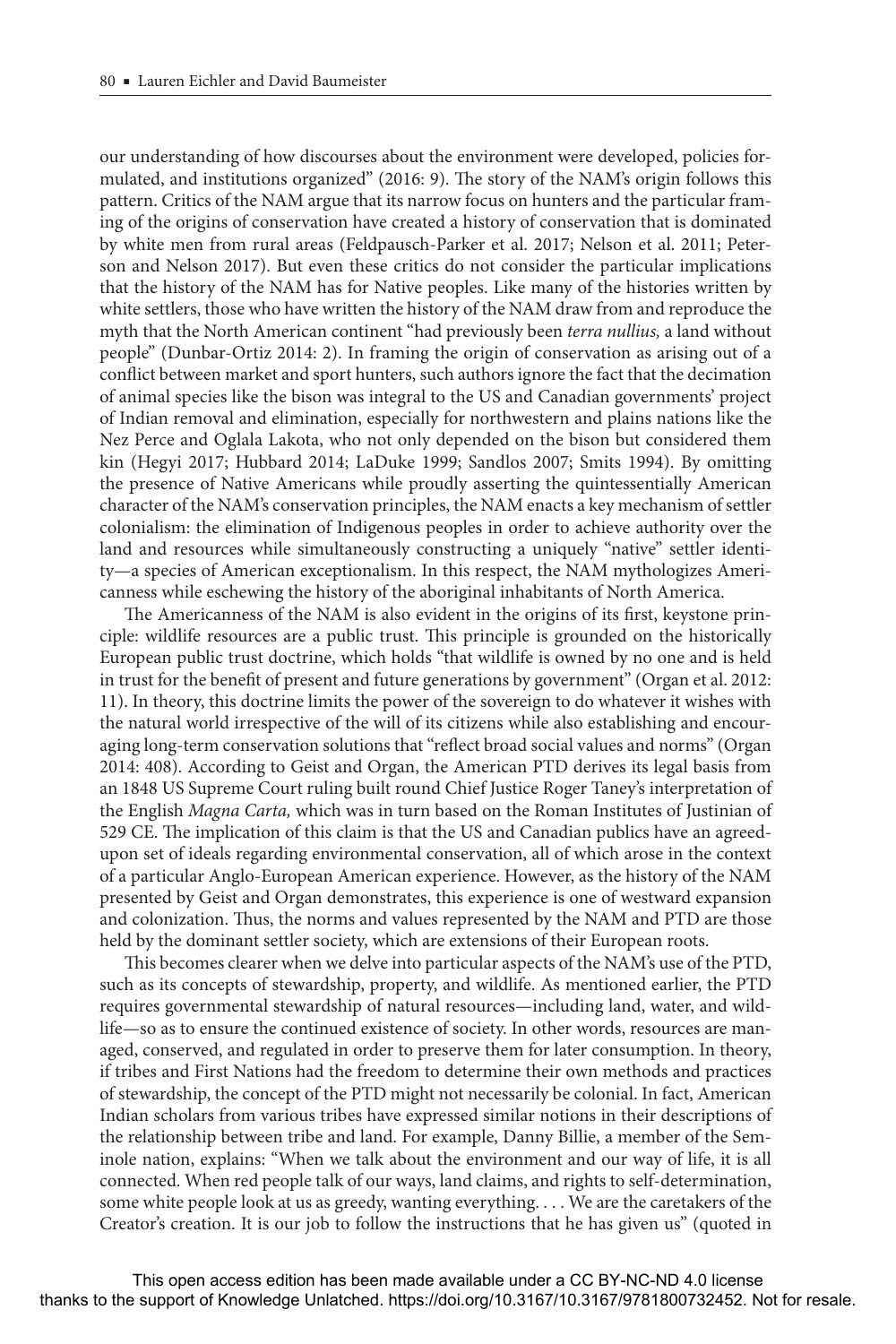LaDuke 1999: 39). Likewise, Louis Moosenose, a Dogrib chief, states: "This land was given to us to make our living for food, clothing, and income. . . . The land was given to us to look after it and the land was supposed to be protected. The land, the water, the animals, are here for us to make a living on it, and it's not to play with" (quoted in Asch 1989: 210). However, in the context of the United States and Canada, where Indigenous sovereignty is limited and the federal government enacts environmental policies that affect both Indigenous resources and resources beyond Indian Country, recognizing the US and Canadian governments as stewards becomes contentious, especially when disagreements arise over the best methods for taking care of the earth.

The issue of stewardship in the PTD is further complicated insofar as it is predicated on terra nullius and Western notions of property and ownership. The concept of terra nullius entails "that the wild or 'insufficiently' used land constitutes vacant land available to the first settler" (Hendlin 2014: 141). Colonial governments have repeatedly used doctrines of discovery and terra nullius as justifications to remove Indigenous peoples and take their land, as well as to erase the violent force used to depopulate these lands of their original inhabitants (Dunbar-Ortiz 2014). From the perspective of the NAM, the US and Canadian governments are stewards over land and resources that previously belonged to no one or were not being used efficiently enough (Sandlos 2007). Native peoples claimed certain territories as their own, but because they did not have formal written documentation of their "ownership" and because they did not enclose their lands with fences or use the land as the colonists did (such as for grazing domesticated livestock), colonial settlers could justify appropriating their land on the grounds that Indians "do but run over the grass, as do also the foxes and wild beasts" (Cushman 1855: 34; see also Anderson 2004; Arneil 1996). Legislation such as the General Allotment Act of 1887 allowed the US government to survey Indian land and parcel it out to individuals in smaller allotments, under the belief that by giving Native Americans private property they would assimilate into Western civilization more quickly. Any remaining land was sold to settlers or taken in trust by the government. Thus, terra nullius worked in tandem with Western notions of property to dispossess Native peoples of their lands and turn those lands over to settlers or the state. In this respect, the NAM's uncritical adoption of the PTD and the history of terra nullius as part of westward colonial expansion affirm that it is part of a settler colonial legacy. Thus, any notion that the model promotes environmental justice is undermined by the history of Indigenous dispossession that it ignores yet profits from.

It should be noted that the first principle of the NAM relies on the problematic concept of "wildlife resources," a notion repeated in the NAM's fifth principle: "Wildlife is considered an international resource." There are two issues with this concept. First, the notion of "wildlife" does not easily translate to many Native American cultures. As Michael Asch notes, "wildlife," from a Western perspective, refers to any nonhuman animals or plants that are undomesticated and reside in spaces largely uncultivated or uninhabited by humans (wilderness). This definition entails a binary opposition between domestic and wild. Domestic animals are privately owned, while wild animals do not belong to any particular individual or group until they have been legally hunted or captured. However, as Asch points out, this does not mean that no one owns wildlife. In the United States and Canada, wildlife falls under the category of common property or public trust, meaning that the government has the authority to manage wildlife and decide when and who has access to it by conferring licenses or permits. Even though some tribes like the Dene shared the view that animals and plants become the property of those who harvest or hunt them, before harvest those animals and plants were neither owned nor "wild." Typically, to say something is wild is to say it is untamed or out of control, but also that it is savage (perhaps violent) and uncivilized. For the colonists to view the land and life of the North America as wild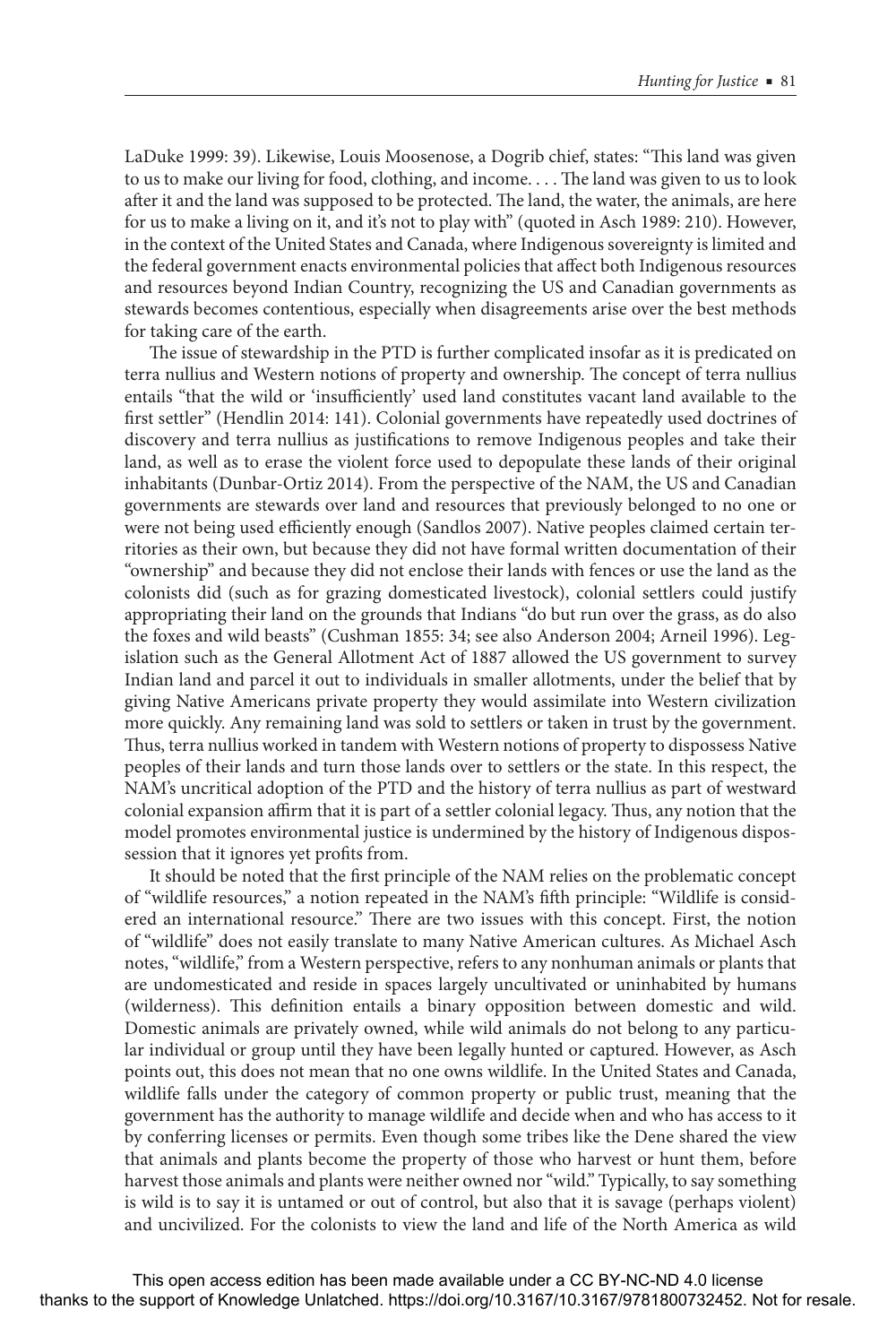meant, for the Lakota author Luther Standing Bear, that "the white man is still troubled by primitive fears; he still has in his consciousness the perils of this frontier continent" (1933: 248). For Native peoples, this land is home and they know it intimately, like one knows family. Standing Bear explains: "Kinship with all creatures of the earth, sky, and water was a real and active principle. For the animal and bird world there existed a brotherly feeling that kept the Lakota safe among them" (193). Thus, the land and animals were neither owned nor "wild," but rather friends and kin who, when engaged with properly and respectfully, reciprocated the relationship.

This brings us to the second problem with the concept of "wildlife resources": claiming that nonhuman animals, plants, and land are "resources" implies that the primary relationship between humans and the world is one in which humans, existing apart from the world, dominate, extract, and consume the world for their benefit. This type of relationship runs counter to Indigenous notions of relationality and nonhuman agency. According to Indigenous scholars, everything is related and humans are not the only beings to possess liveliness, agency, or purposiveness (Atleo 2004; Bunge 1984; Cajete 2000; Cordova 2007; Deloria 1999; LaDuke 1999; McPherson and Rabb 2011; Norton-Smith 2010; Standing Bear 1933; Whitt 2009). In other words, the NAM regards nonhuman beings as objects, whereas many Indigenous perspectives view these beings as subjects. According to the Lakota scholar Vine Deloria Jr., "everything in the natural world has relationships with every other thing and the total set of relationships makes up the natural world as we experience it" (1999: 34). Put differently, no one human or nonhuman exists independently of relationships; all things are connected to one another, and, importantly for Deloria, these relationships are *lively*. In contrast to the view that nonhuman nature is dead, inert, or passive, in Native American worlds nonhuman animals like deer, bears, and salmon—along with bodies of water, features of the land like canyons or buttes, and sacred objects like drums or pipes—all possess a kind of power/force/spirit. Algonkin tribes call it *manitou,* but other tribes use terms like *nilchi'i* (Diné), *usen* (Apache), and *orenda* (Wendat). This quality imbues these beings with their own animacy, power, and purposiveness, which call for recognition and respect. However, possessing this spirit is not in itself sufficient for personhood. As the Shawnee philosopher Thomas Norton-Smith (2010) explains, any being can be a person so long as it participates in a network of social and moral relationships. These relationships resemble family ties, reinforcing the notion that humans and nonhuman persons are intimately connected and related. According to the Choctaw scholar Laurelyn Whitt: "The land and living entities which make it up are not apart from, but a part, of the people. Nor is 'the environment' something outside of, or surrounding a people. The relation of belonging is ontologically basic. With inherent possession, agency is sometimes held to be reciprocal—a people belongs to/owns the land, and the land belongs to/owns a people" (2009: 43). In this sense, Native Americans are not only the land's stewards and consumers, but are also, in turn, taken care of by the land and expected to give back to it. The PTD, which privileges human action and agency and envisions the land, animals, and plants as passive resources for human use, is incommensurable with these Indigenous approaches to land and nonhuman life.

The problem with framing the NAM as an outgrowth of colonial history and the PTD does not end there. Another effect of this historical framing that excludes Native Americans is that traditional ecological knowledge is also disregarded. Indigenous peoples have been managing the land of North America for much longer than the colonists have and have acquired considerable knowledge about ecologically sound practices and the proper types of relationships needed to ensure the futures of both humans and the animals and plants on which they rely. However, knowledge of this sort is discredited by the NAM, whose sixth principle states that "science is the proper tool for discharging wildlife policy." Regarding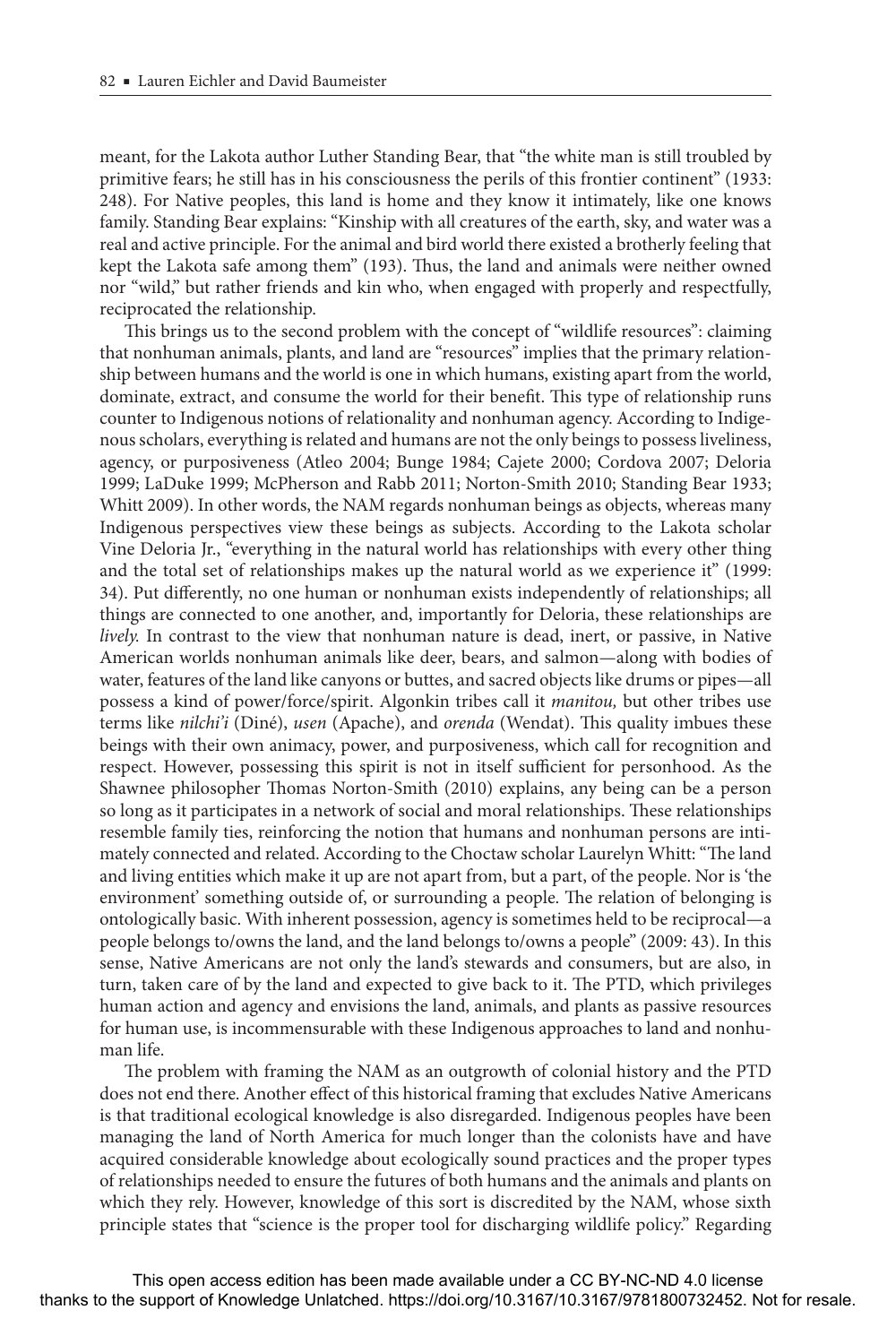this principle, Geist and Organ state, "Development of wildlife management and all related policies must be based on knowledge, and knowledge is advanced by experience and fact finding . . . including surveys, population dynamics, behavior and habitual studies, statistics, and contemporary adaptive management and structural decision making" (2012: 21). On this view, the scientific method must be applied for the acquisition of true knowledge. However, the Western methods used in the development of conservation and hunting policies can conflict with Indigenous science. For example, the James Bay and Northern Quebec Agreement between Canada and the Inuit stipulates that the Inuit will have unrestricted access for harvesting and hunting in Nunavik unless the state deems this contrary to the conservation of certain species. The decision regarding which species are to be conserved and which are to be hunted is determined by government scientists, not the people who live in proximity to the animals they hunt. As one member of the Inuit, J. J., explains: "They [government scientists] will counter you with what they have, and all might and power, to use studies upon studies. They will only use estimates. Such mathematical precision that they can try to convince you. And for an elder to, or a good hunter to hear that, someone's missing the boat somewhere. The imposition placed upon us from a knowledge way different from the Inuit way" (quoted in Gombay 2014: 8). The "true" knowledge determined by the scientists does not take into consideration Native methodologies, thus disrespecting Indigenous communities and disregarding their ability to make autonomous conservation decisions.

From an Indigenous standpoint, privileging Western scientific methods and the results of those methods means that Indigenous knowledge, acquired over generations both experientially and through methods like storytelling, observation, and dreams, will be dismissed from the outset. As Deloria explains, "Western science holds that ideas, concepts, and experiences must be clearly stated, and be capable of replication in an experimental setting by an objective observer. Any bit of data or body of knowledge that does not meet this standard is suspect or rejected out of hand" (1999: 44). By contrast, "Indians believed that everything that humans experience has value and instructs us in some aspect of life" (45). Because knowledge passed down through generations via oral stories, or knowledge acquired via a vision quest, has subjective, emotional, or mythic components, it does not fit within the parameters of "true knowledge" that are tethered to the scientific method.

Previous critics of the NAM have cited other reasons to be wary of the sixth principle. M. Nils Peterson and Michael Paul Nelson argue that the prescriptive element of the sixth principle—that science is the "proper" tool to discharge wildlife policy—assumes that scientific facts about nature can somehow determine on their own the best environmental policy. However, these authors point out, "scientifically derived facts cannot dictate choices without the application of values" (2017: 49). In other words, politics, ideology, religious affiliation, and other value-inflected factors will ultimately influence how scientific facts are interpreted and used in policy making. For Peterson and Nelson, the application of scientific knowledge should embrace this element and be guided by values of critical thinking and conservation ethics. On this level, Indigenous science has an important contribution to make. Unlike Western science, which tends to break things down into its component parts and investigate them independently from one another, Native American scientific traditions underscore the relationality of the world and its inhabitants. This provides a broader perspective on how different beings can be affected by different decisions (Atleo 2011; Cajete 2000; Deloria 1999; Fixico 2003; Kimmerer 2013).

Second, on the Indigenous view, the method for pursuing knowledge is an irreducibly ethical endeavor and can never be separated from its moral implications. Scientific inquiry cannot in fact be objective or innocent. The effort to acquire or apply knowledge is always performative. The very act of inquiry, the methods used, and the use of the knowledge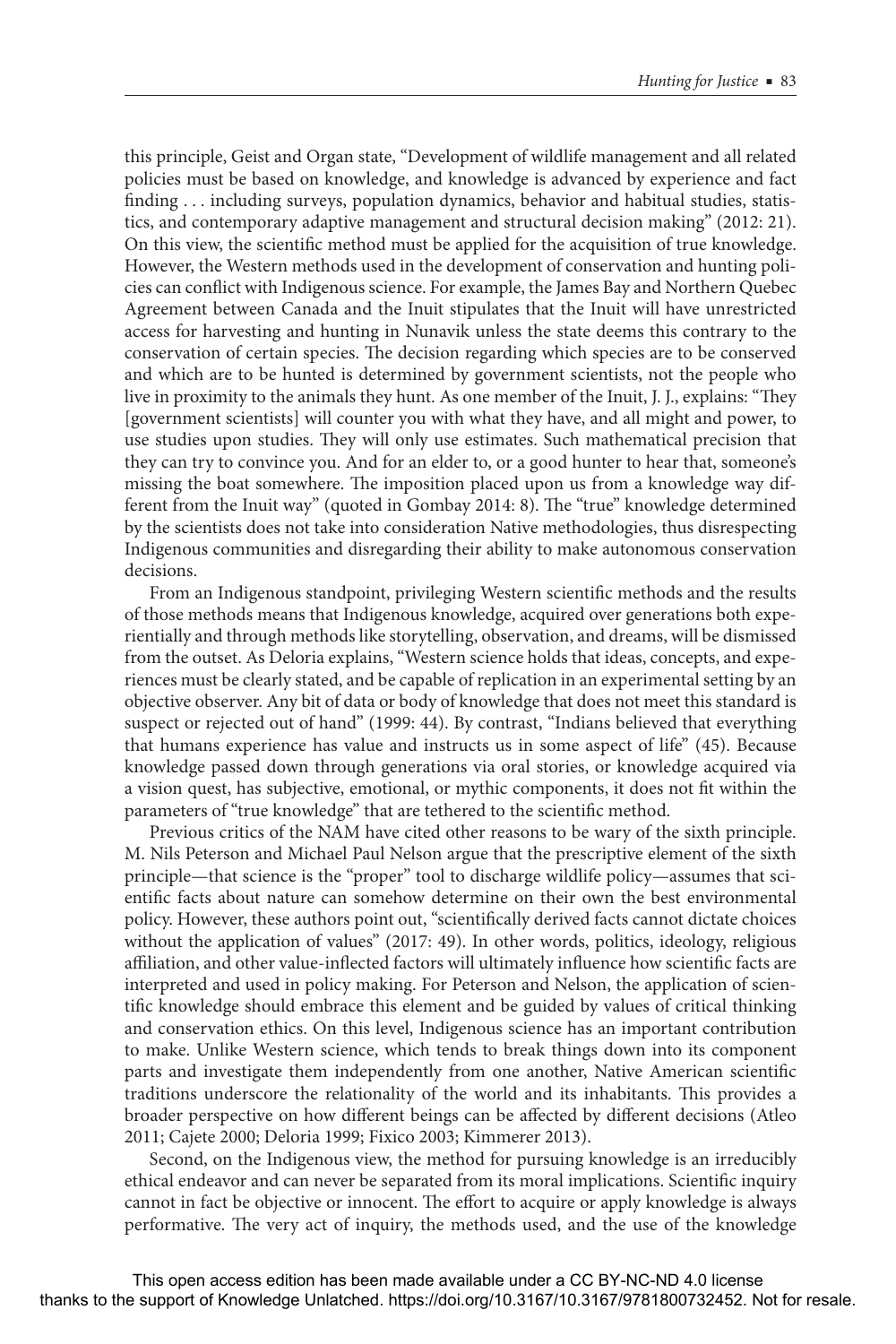shape and change the nature of both the knowledge and the knower. Because knowledge making and using is always interactive, it is also always ethical. This means that, from a Native perspective, knowledge is true "if the action or performance respectfully and successfully achieves a goal" (Norton-Smith 2010: 65). In this way, the acquisition of knowledge always aims at a moral good. According to Deloria, knowledge is collected not for its own sake but for finding "the proper road along which, for the duration of a person's life, individuals were supposed to walk" (1999: 46). Because the NAM relies on a Western paradigm of scientific inquiry and knowledge, which often seeks knowledge for its own sake, the moral implications of that knowledge are not readily apparent. Knowledge can therefore not itself provide a clear basis for right action.

We have seen that even though the NAM is presented as a distinctively American construct, this identity is premised on the colonization of the Americas and the exclusion of Native Americans and their history with the land. Because it uncritically assumes the viability of the PTD, the NAM perpetuates settler colonial views of property, sovereignty, and human-nonhuman relations that limit the freedom of Indigenous peoples to "practice and maintain their self-defined cultural relation to the land and natural environment" (Grijalva 2012: 26). This dimension of the NAM also excludes Indigenous scientific methods as viable sources of knowledge useful for determining wildlife policy. Native peoples have consistently rejected this imposed history and, in doing so, have insisted that a recuperation of their own knowledge and wisdom is necessary for environmental justice (Atleo 2011; Cajete 2000; LaDuke 1999; Whitt 2009; Wildcat 2009).

A prime example of this Indigenous alternative to the Americanness of the NAM is Luther Standing Bear, who grew up during the burgeoning conservation movement. He wrote:

The American Indian is of the soil, whether it be the region of forests, plains, pueblos, or mesas. He fits into the landscape, for the hand that fashioned the continent also fashioned the man for his surroundings. He once grew as naturally as the wild sunflowers; he belongs just as the buffalo belonged. . . . The white man doesn't understand the Indian for the reason that he does not understand America. He is too far removed from its formative processes. The roots of the tree of his life have not yet grasped the rock and soil. (1933: 248)

Though he was not addressing the early conservationists specifically, Standing Bear's claim that American Indians have grown with the land, giving them intimate knowledge of the earth, water, plants, and animals of the continent, which the recently arrived settlers do not have the experience to grasp, marks the folly of ignoring Indigenous wisdom when it comes to making conservation decisions.

#### **Ethical Hunting, Law, and Legitimate Use**

As a quintessential activity written into the history of American conservation, hunting is central to the NAM. Because hunting plays such a key part in discussions of the North American Model of Wildlife Conservation, in this section we discuss the history and role of hunting in the NAM, review relevant positions on hunting that are found in the environmental ethics and animal rights literatures, and further develop the Indigenous critique of the NAM that began in the preceding section.

The connection between hunting and Americanness can be traced back to the origins of the conservation movement. To highlight a prominent example: Theodore Roosevelt, in his 1893 book *The Wilderness Hunter,* asserts that "the chase is among the best of all national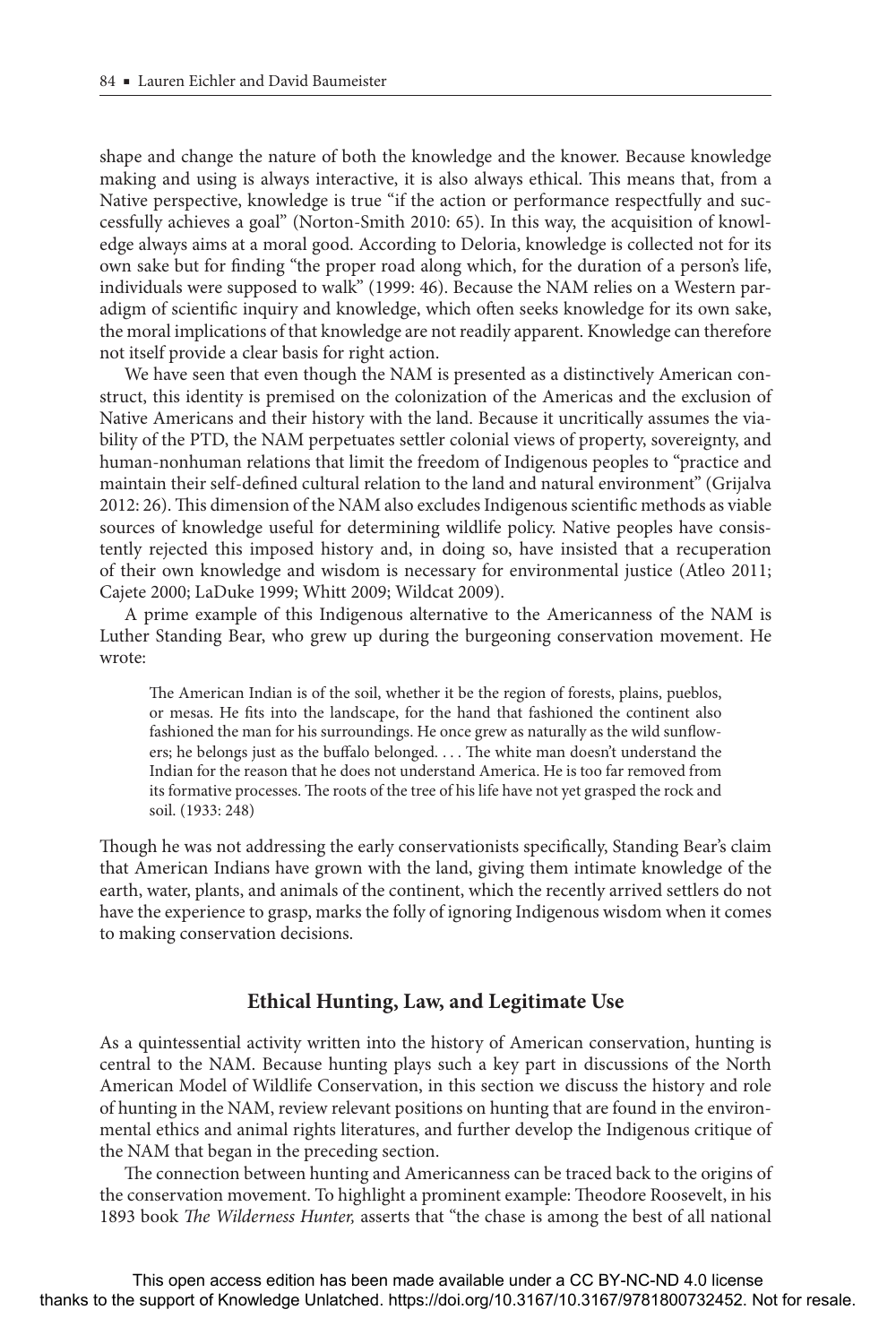pastimes; it cultivates that vigorous manliness for the lack of which in a nation, as in an individual, the possession of no other qualities can possibly atone" (1998: 329). Though in more politically correct terms, similar sentiments have been echoed in recent entries in the NAM literature. Shane Mahoney and John Jackson, for instance, describe a "conservation awakening," which was "led by a rising class of hunters committed to democratic access to nature, the sustainable use of wildlife for personal rather than market purposes and a European standard of fair chase in hunting" (2013: 449). While Mahoney and Jackson sketch this history with the NAM explicitly in mind, the link between hunting, conservation, and the history of the emergence of an American national identity is also well established in the popular imaginary, exemplified by the recent best seller *American Hunter: How Legendary Hunters Shaped America.* Cowritten by Willie Robertson, star of the A&E show *Duck Dynasty, American Hunter* tracks the sport-hunting exploits of a long lineage of American cultural and political figures, with Native American hunters appearing in an early chapter focused on precolonial times but quickly exiting from view as the historical chronology advances (Robertson and Doyle 2015).

The NAM not only frames its history around hunting, but also situates hunters and hunting at the center of conservation efforts. Advocates of the NAM stress its effectiveness as a means of maintaining wildlife populations at sustainable levels for use by present and future generations of hunters and anglers (Geist et al. 2001; Geist and Organ 2004; Mahoney 2009; Mahoney and Jackson 2013; Organ et al. 2014; Prukop and Regan 2005). Several of the model's principles explicitly refer to hunting—to its demarketization, its legal allocation, its legitimate purposiveness, and its democratic availability—and hunting is implied even in those principles that do not refer to it explicitly. Principles 2 ("markets for game are eliminated"), 3 ("allocation of wildlife is by law"), and 7 ("democracy of hunting is standard") all gesture toward equality, freedom, and environmental justice. Each of these principles seeks to limit any one group from overusing or abusing wildlife. The second principle does so by preventing market hunters from depleting wildlife to unsustainable levels. Principle 3 asserts that that the best means of ensuring equal access to wildlife is to make access determined by law rather than free markets, land ownerships, or status. The seventh principle is premised on the idea that "the opportunity for citizens in good standing to hunt in Canada and the U.S. is a hallmark of our democracy" (Organ et al. 2012: 23)—a hallmark that can only be ensured by securing gun rights. Notably, each of these principles is primarily concerned with mitigating obstacles that may interfere with the needs of sport hunters, while neglecting the interests of nonhunting conservationists, as well as those who hunt other than for sport, such as subsistence or ritual hunters.

The NAM is one among many theoretical justifications of hunting to have emerged in recent decades. Beyond the hunting-for-conservation arguments central to the NAM, moral defenses of hunting have ranged from claims that the human desire to kill is natural and culturally valuable (Causey 1989), that hunting is a heroic, ecologically respectful activity reconcilable with modernity (Swan 1995), that hunting encourages an ecologically indispensable attitude toward the death of individual hunted animals and the simultaneous consecration of animal species (Scruton 1997), that hunting encourages trophic responsibility and ecological expertise (Cahoone 2009), or that hunting has intrinsic moral value when understood as a mode of fair-chase game playing (Morris 2013). Scholars have also offered targeted analyses of the ethical justifications behind various hunting policies and legislation other than the North American model, either within North America (Cheyne and Adler 2007) or in a comparative, global context (Fischer et. al. 2013).

Diverse moral critiques of hunting have also been offered. Some have developed the idea that hunting reflects violent and patriarchal social relations (King 1991), a hypothesis supported by empirical research on the effect of gender on the attitudes that wildlife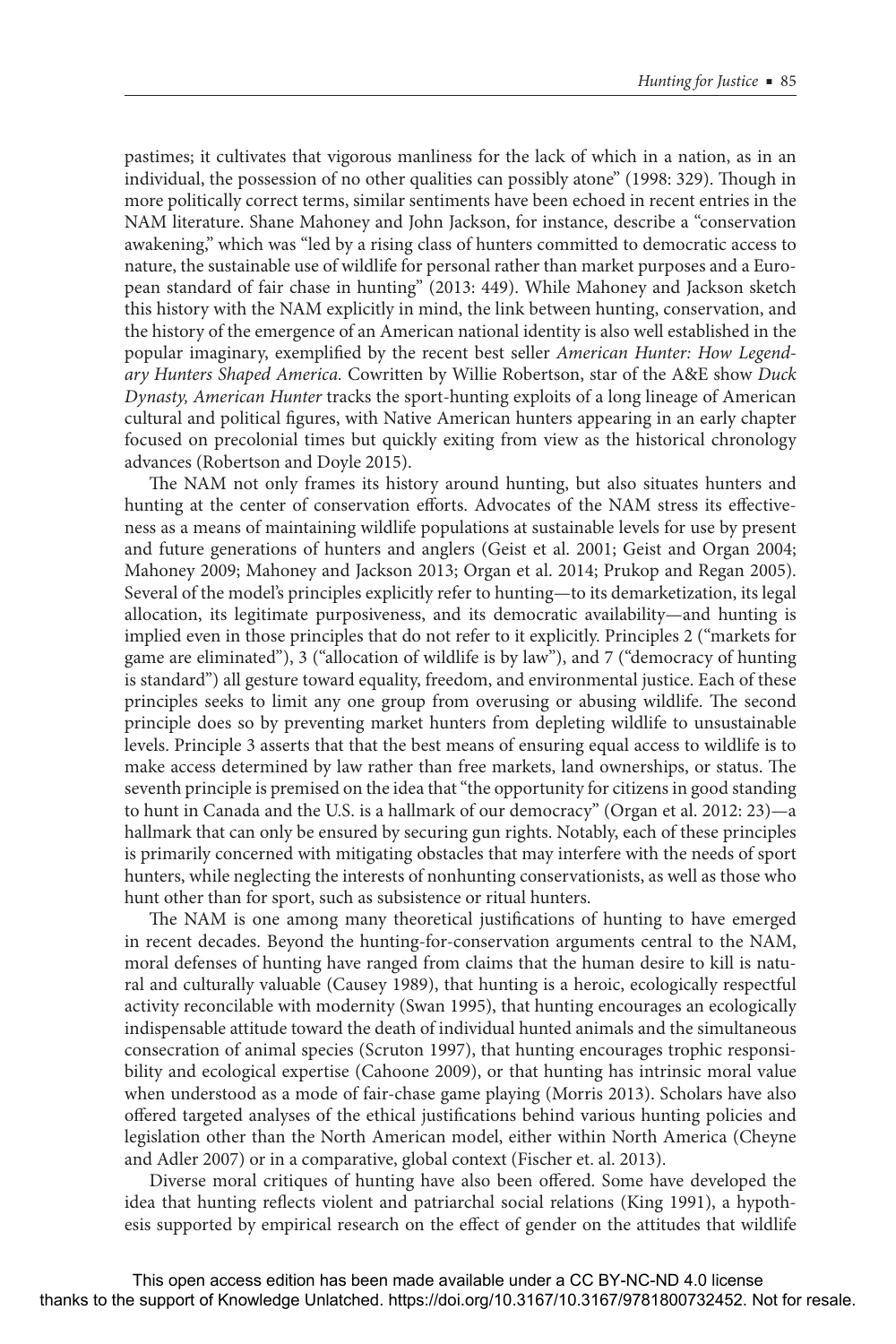professionals themselves have toward the role of hunting in wildlife management (Sanborn and Schmidt 1995). As a historically curtailed human practice, hunting has been linked to the demonstration of white supremacy in the Antebellum South (Proctor 2002).

More frequently, though, hunting has been a target of animal rights advocates. To take a prominent example from this literature, Peter Singer has argued that deer hunting may be permissible when artificially overpopulated populations of deer, due to their overgrazing of vegetation, are at risk of death by starvation during winter months (2011: 122). While this converges with the NAM to an extent, the motivation for Singer's conclusion is radically different from that of the model's architects. While the NAM's goal is to ensure the continued availability of natural resources for use by citizens of North American nations, the goal in the case of Singer and other animal welfare advocates is the elimination of as much suffering as possible among animals of all kinds (human and nonhuman).

Other animal rights theorists reject arguments in favor of hunting altogether. Gary Francione, for example, argues that "hunting involves the infliction of an enormous amount of pain and suffering on animals, and the overwhelming amount of that pain and suffering simply cannot be characterized as necessary" (2000: 21). Paralleling Indigenous critiques of Western privatization of "natural resources," Francione insists that the true motive driving agencies that promote hunting for conservation is economic rather than environmental (18).

Defenders of the NAM have attempted to debunk the animal rights critique of hunting. Invoking "modern science" against the animal rights "ideology," Geist and Organ argue that the animal rights "philosophy is based on splitting life into a higher sentient form and a lower sentient one. In so doing, it denies the unity of life, and that is a falsehood. . . . As animals, we are bound to eat life in order to live" (2004: 54). This statement may seem ironic given the emphasis the NAM places on sport hunting over subsistence hunting. Although many scholars have approached the debate between animal rights advocates and advocates of conservationist hunting in a nuanced way, assessing the merits of both sides (Dizard 1999; Vitali 1990; Wade 1990; Wood 1997), defenders of the NAM are uniformly critical of the animal rights position.

Notably, the needs of Native Americans and First Nations and their perspectives on hunting appear to be almost totally absent from the scholarly conversations just reviewed. Native American positions on hunting tend to fall outside the field of established positions, aligning with neither the NAM's defenders nor critics of hunting, such as animal rights advocates. This omission suggests that in order to achieve greater inclusivity, entrenched theoretical oppositions need to be rethought. The remainder of this section will sketch the contours of an Indigenous approach to hunting by departing from two components of the NAM's framing of hunting that are anathema to Indigenous perspectives.

As stated earlier, the third principle of the NAM—that allocation of wildlife is by law—entails that the best way to ensure that all people have access to wildlife is through law rather than markets, status, and so on. This guaranteed access nonetheless excludes Indigenous peoples, for federal and state laws are often at odds, for various reasons, with Indigenously defined rights, sovereignty, and customs. First, there is the issue of precedence. Since Indigenous nations exist within the bounds of the United States and Canada and are not entirely independent of these countries, they must navigate some amount of state and federal regulation. However, these laws are relatively new compared with traditional Native practices. Though Native peoples did not codify their laws in writing, their oral traditions and practices are treated as sacred principles and guidelines for interacting with the nonhuman world (Cajete 2000). Thus, the more recent federal laws and the traditional laws of Native peoples come into conflict. For example, in 1860, the US claimed 90 percent of the Nez Perce reservation (more than five million acres) after gold was found on their lands.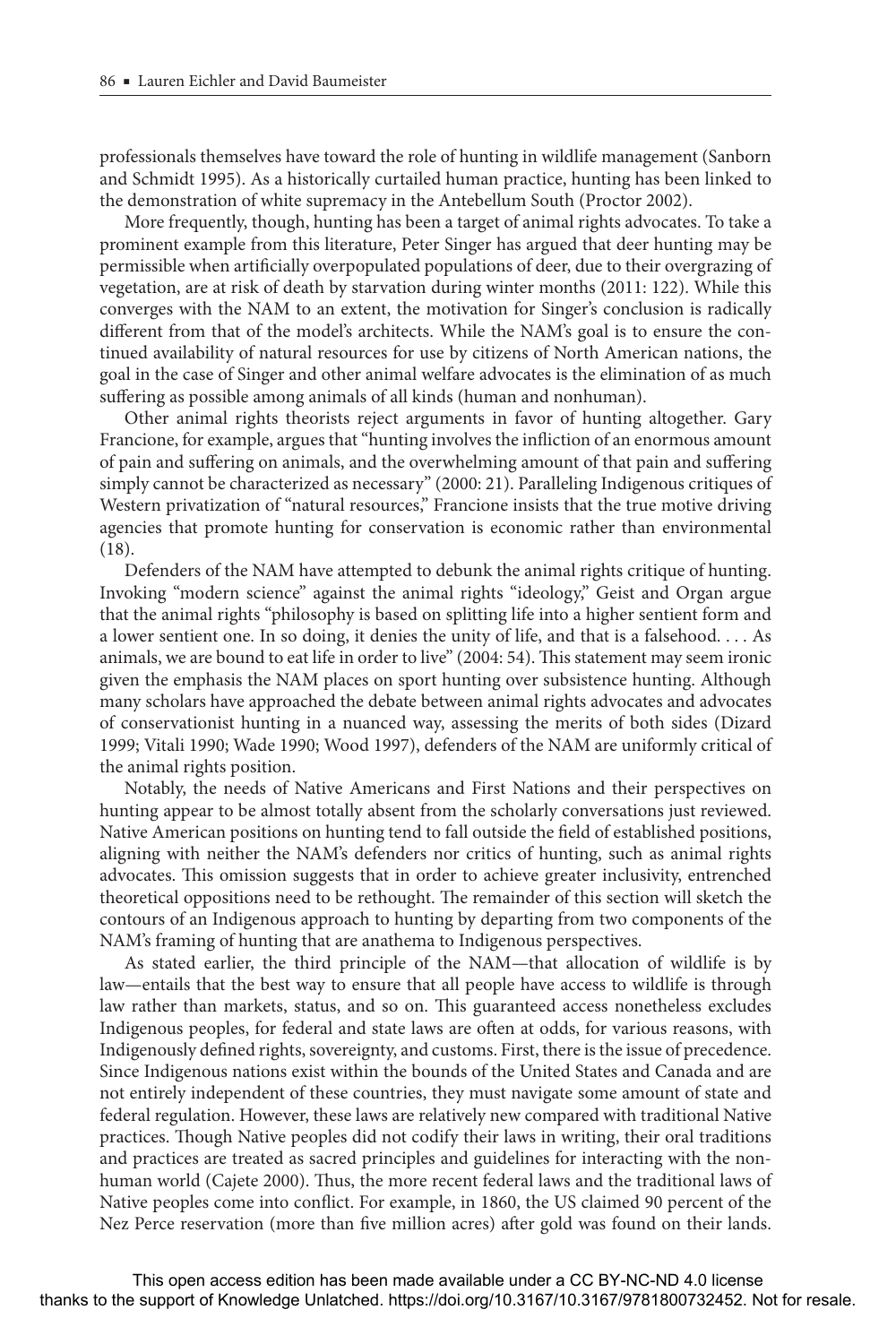Though the right to hunt on that land was not taken away, the land is now shot through with highways, peppered with neighborhoods and shopping complexes, and set aside for national parks like Yellowstone. Despite the difficulty this causes, the Nez Perce continue to hunt off reservation. As the Nez Perce member Louis Thomas Holt explains: "You know, we've been doing this for thousands of years, and this is what keeps it goin'. You know, it's for our culture, it's for our people . . . it's our treaty; it's our right" (quoted in Hegyi 2017).

However, their settler neighbors are not always sympathetic. Bill Hoppe, a white settler in Montana who works as an outfitter guiding big-game hunts around the state, takes issue with the treaties that allow the Nez Perce to hunt both outside the state-defined hunting season and beyond the bounds of their reservation. He says: "We all live in the same country; we're all citizens in the same country. They keep talking about they're a sovereign nation. I'll give 'em that. They can be their sovereign nation—on their reservation. But when they come off that reservation they should abide by all the other regulations" (quoted in Hegyi 2017). Lawmakers and settlers like Hoppe fail to recognize that hunting is not just recreational for the Nez Perce. Nor is it the case that wildlife conveniently remains within the boundaries of reservations, which makes it extremely difficult for Native peoples to sustain their cultural practices without treaty rights.

Second, laws implemented by the state frequently fail to allow for Native traditions, hunting methods, or relationships to the nonhuman world. Native peoples may view these laws as cumbersome and encroaching on their traditional way of life. At times, this has led Native people to counter the law, hunting what, where, and when they deemed appropriate (Gombay 2014; Sandlos 2007). For example, in 2007 five members of the Makah tribe in northwest Washington State conducted an illegal whale hunt. Though whaling is a central aspect of Makah culture and their treaty with the US government gave them the right to hunt, they had not been permitted to carry out a hunt for more than 70 years. Frustrated with the slow progress of obtaining a permit, they took matters into their own hands (Kaste 2008; McCarty 2007). Such rebellious actions are of course not always representative of the will of the entire tribe, as in this case. However, the divide among tribal members about how to respond to the regulations demonstrates how colonial laws disrupt and split apart Native communities by interfering with these communities' traditional ways of life.

Third, conservation laws in particular were frequently made without consultation with Indigenous communities, ignoring the contributions they could make to the development of conservation practices (Ranco et al. 2011; Schneider 2013). The NAM's faith in federal and state law for ensuring equity evidences ignorance regarding the fact that laws are not inherently fair, but can be, and often are, biased to privilege certain groups to the detriment of others.

The fourth principle of the NAM states that "wildlife can only be killed for a legitimate purpose." The authors of the model narrowly define "legitimate purpose" as hunting for sport. Organ and colleagues write, "Those who killed merely for the fun of killing along with 'pot hunters' (those who hunted solely for food), debased sport hunting . . . true sportsmen were those who hunted for pleasure (never for profit), who in the field allowed game a sporting chance, and who possessed an aesthetic appreciation of the whole context of sport" (2012: 19). By valorizing sport hunting, the NAM denigrates the practices of subsistence hunting and fishing, which are integral to the livelihood and identity of many Native American cultures. It also suggests that the primary relationship between humans and nonhumans is one in which nonhumans are essentially available for human use—in this case, for entertainment. This has caused frustration among many Indigenous peoples who see nonhuman animals as purposive, active beings with their own power, knowledge, and relationships. In many Indigenous cultures—like those of the Inuit, Dene, and Ojibwa—people are taught to approach nonhumans with humility and respect and to be thankful to the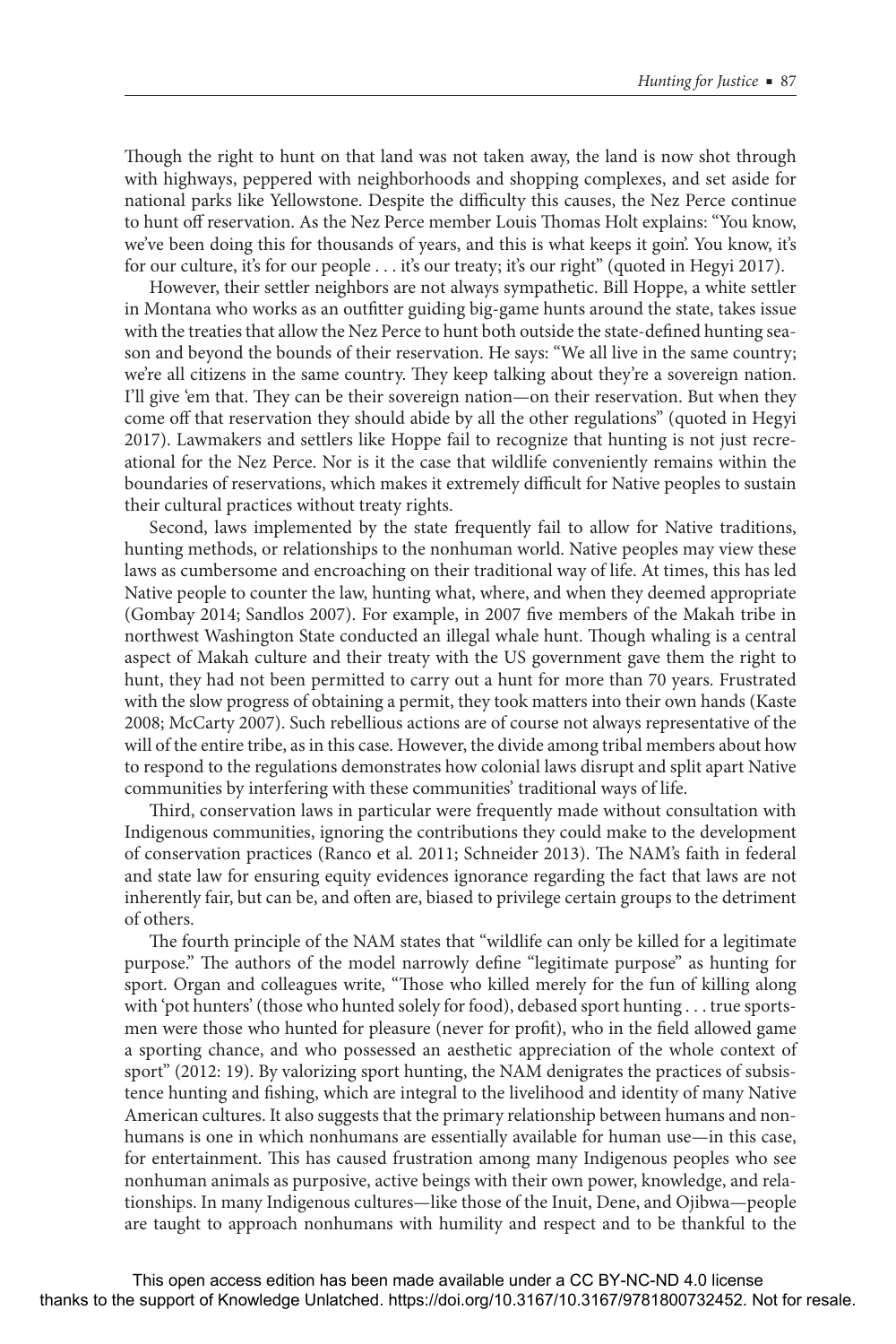animals for gifting them with their lives and providing them with sustenance (Asch 1989; Gombay 2014; LaDuke 1999; McPherson and Rabb 2011).

Recognizing these reciprocal relationships with nonhuman animals also means knowing when to honor their lives instead of taking them. For instance, sport hunting can conflict with Native peoples' own efforts to protect certain culturally significant species, such as grizzly bears. On 30 June 2017, nine federally recognized tribes including the Hopi, Northern Cheyenne, and Piikani Nation of Canada sued the US government for removing Yellowstone grizzly bears from the list of endangered species. The decision allows hunters to now kill the bears for sport. The tribes argued that this delisting violated their religious freedom and that the decision was made without properly consulting them. As Ben Nuvamsa (2017), former chair of the Hopi in Arizona, explains: "The grizzly bear to Hopi is our medicine man. He is our relative. We—as Bear Clan members—I am Bear Clan—he's our clan deity. So it means a lot to us to protect the species from de-listing and from extinction" (see also Lundquist 2017). For Nuvamsa and many other Native Americans, nonhuman animals are seen as full persons with rights and responsibilities. As the Anishinaabe scholar Leanne Simpson explains: "Our relationship with the moose nation, the deer nation, and the caribou nation is a treaty relationship like any other, and all the parties involved have both rights and responsibilities in terms of maintaining the agreement. The treaty outlines a relationship that, when practiced in perpetuity, maintains peaceful coexistence, respect and mutual benefit" (2011: 111). Thus, sport hunting, which causes unnecessary pain to animals and is carried out for fun, disrespects animals and disrupts the agreements made between Indigenous people and their nonhuman neighbors (Gombay 2014). By promoting sport hunting and celebrating it as a legitimate form of recreation, the NAM enshrines a level of disrespect toward both animals and Indigenous peoples.

### **Conclusion**

The North American Model of Wildlife Conservation has been lauded as effective, just, and reflective of the ideals of North American democracy. Yet, as we have argued, the model's neglect of Native American history and the interests and needs of Native peoples belies its democratic intent. By perpetuating a settler colonial narrative of American identity, privileging an exclusionary conception of Western science, and elevating sport hunting over other forms of legitimately relating to nonhuman animals, the NAM falls short of its own purportedly inclusive aims.

As other authors have argued, to begin the process of achieving environmental justice in the context of conservation, Native peoples must be consulted and treated as coauthors of conservation legislation and policy (Gombay 2014; Ranco et al. 2011; Sandlos 2007). Doing so would allow non-Natives to better grasp Indigenous ontologies and epistemologies, which would lead to better responses to Native needs. Increasing the diversity of voices at the table would fulfill the democratic mission of the NAM better than do the NAM's current set of core principles. To live up to its claims of equality and democracy, the NAM must first confront its colonial past, dispense with its singular focus on sport hunting, and take into consideration the voices of Indigenous peoples, who stand to be singularly affected by the conservation policies it promotes.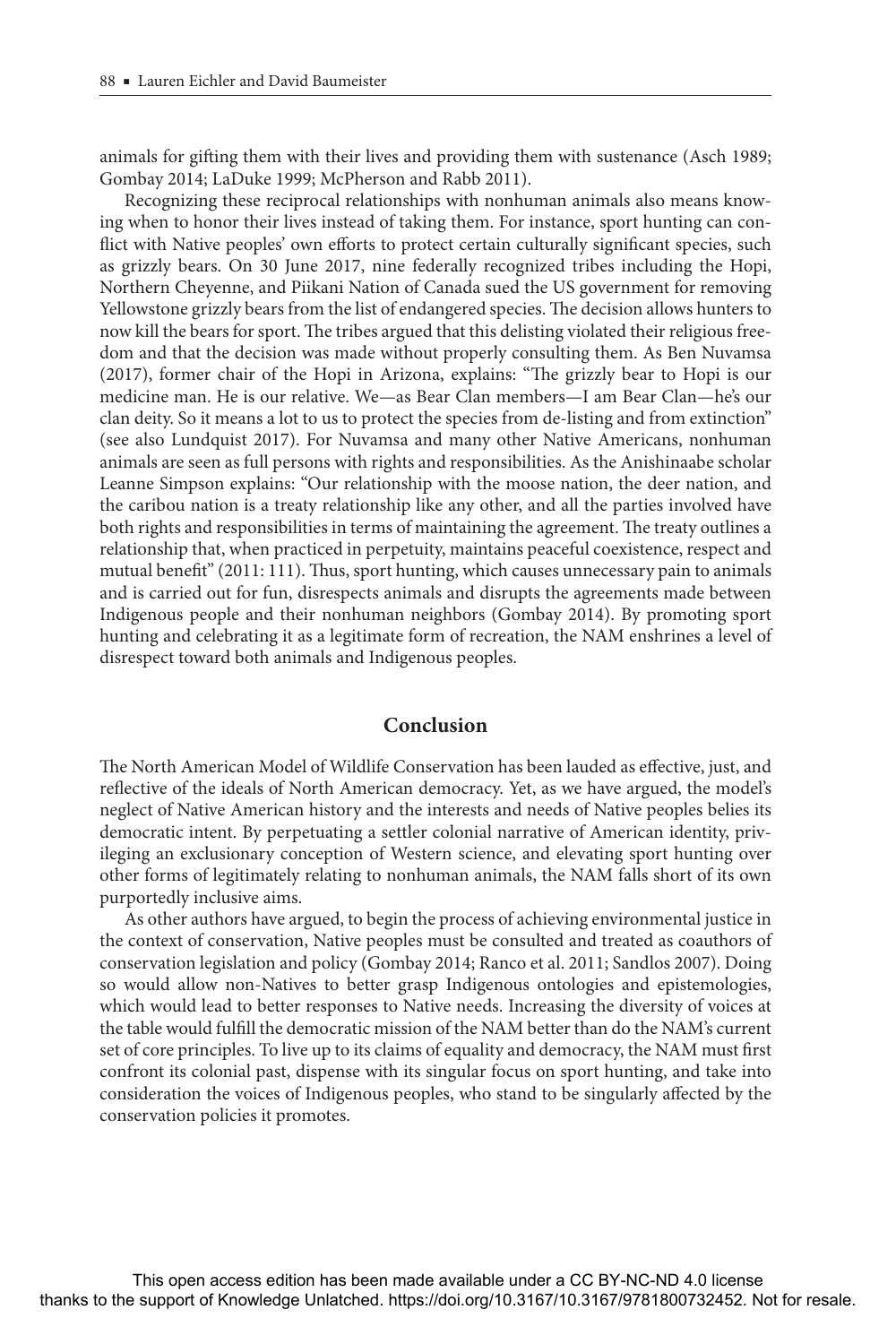## n **ACKNOWLEDGMENTS**

As settlers of European heritage, we wish to express our gratitude to the Indigenous scholars and communities who have shared their philosophies and have made this critique possible. We hope that this research contributes to a greater understanding of Native American philosophies. We would also like to thank the editors of *Environment and Society* for their support and the reviewers for their thoughtful feedback on this article.

LAUREN EICHLER is a Lecturer in the Philosophy and Religious Studies Department at Old Dominion University. Her areas of research include continental philosophy, Indigenous philosophy, and genocide studies. In her dissertation, she argues that dehumanization and animalization are central to the practice of genocide and that one aspect of genocide prevention should be to alter ontological assumptions about human/ animal difference that enable dehumanization. Her publications have appeared in the *Inter-American Journal of Philosophy* and the *APA Newsletter on Native American and Indigenous Philosophy.* Email: ljeich@gmail.com

n **DAVID BAUMEISTER** is Assistant Professor of Philosophy at Seton Hill University. His areas of research include environmental philosophy, critical animal studies, and European philosophy from Kant to Derrida. His publications have appeared in *American Dialectic, Contemporary Political Theory, Derrida Today, Environmental Philosophy,*  and the *International Journal of Philosophical Studies.* Email: davidcbaumeister@gmail.com

#### n **REFERENCES**

Anderson, Virginia DeJohn. 2004. *Creatures of Empire: How Domestic Animals Transformed Early America.* New York: Oxford University Press.

Arneil, Barbara. 1996. "The Wild Indian's Venison: Locke's Theory of Property and English Colonialism in America." *Political Studies* 44 (1): 60–74. https://doi.org/10.1111/j.1467-9248.1996 .tb00764.x.

- Asch, Michael. 1989. "Wildlife: Defining the Animals the Dene Hunt and the Settlement of Aboriginal Rights Claims." *Canadian Public Policy* 15 (2): 205–219. https://doi.org/10.2307/3551163.
- Atleo, E. Richard. 2004. *Tsawalk: A Nuu-chah-nulth Worldview.* Vancouver: University of British Columbia Press.
- Atleo, E. Richard. 2011. *Principles of Tsawalk: An Indigenous Approach to Global Crisis.* Vancouver: University of British Columbia Press.

Cahoone, Lawrence. 2009. "Hunting as a Moral Good." *Environmental Values* 18 (1): 67–89. https:// doi.org/10.3197/096327109X404771.

Cajete, Gregory. 2000. *Native Science: Natural Laws of Interdependence.* Santa Fe, NM: Clear Light Publishers.

- Causey, Ann S. 1989. "On the Morality of Hunting." *Environmental Ethics* 11 (4): 327–343. http:// doi.org/10.5840/enviroethics19891141.
- Cheyne, Ilona, and John Adler. 2007. "Environmental Ethics and Proportionality: Hunting for a Balance." *Environmental Law Review* 9 (3): 171–189. https://doi.org/10.1350/enlr.2007.9.3.171.
- Cordova, V. F. 2007. *How It Is: The Native American Philosophy of V. F. Cordova.* Ed. Kathleen Dean Moore, Kurt Peters, Ted Jojola, and Amber Lacy. Tuscon: University of Arizona Press.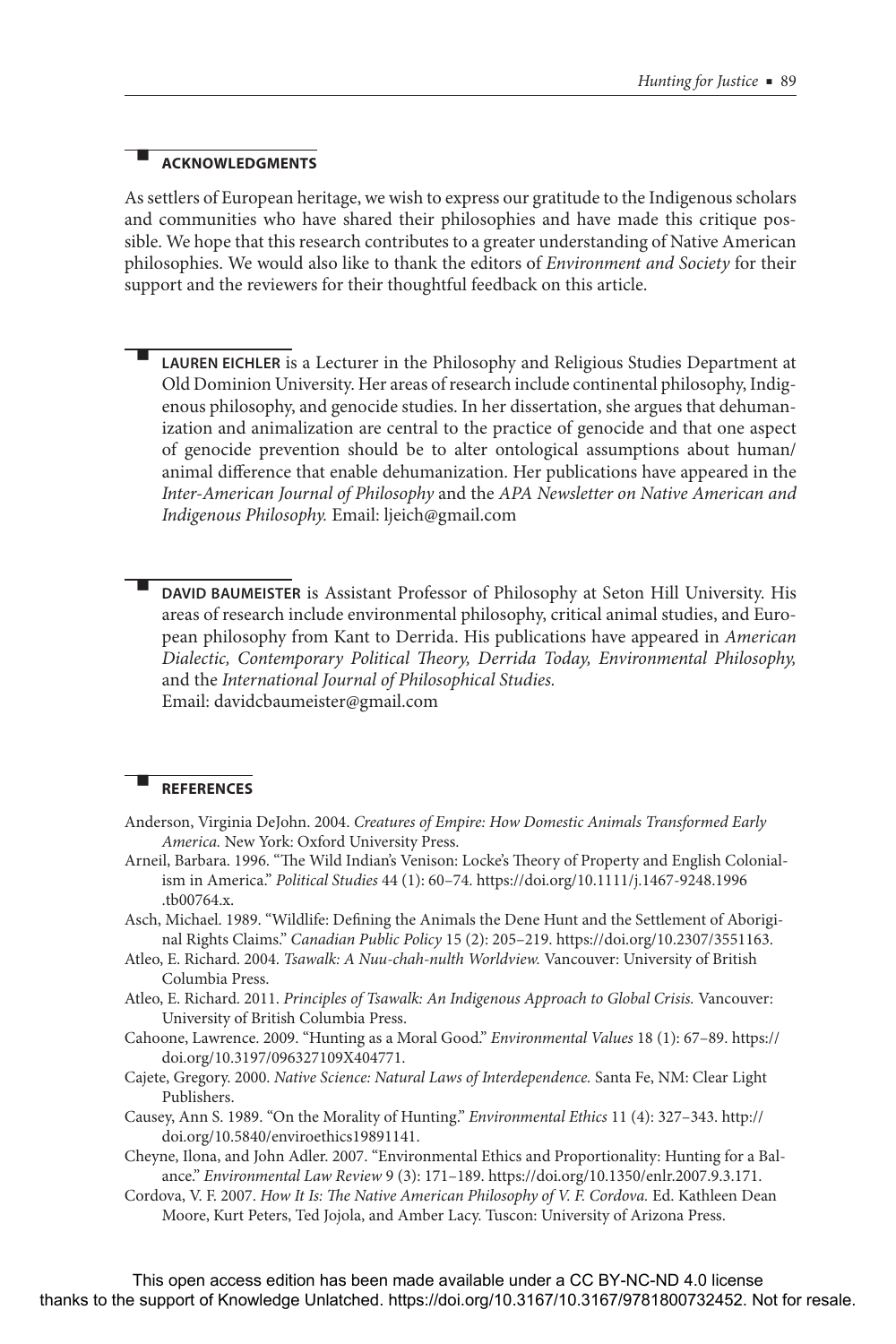- Cushman, Henry Wyles. 1855. *A Historical and Biographical Genealogy of the Cushmans, the Descendants of Robert Cushman, the Puritan, from the Year 1617 to 1855.* Boston: Little, Brown, and Company.
- Deloria, Vine, Jr. 1999. *Spirit and Reason: The Vine Deloria, Jr., Reader,* ed. Barbara Deloria, Kristen Foehner, and Sam Scinta. Golden, CO: Fulcrum Publishing.
- Dizard, Jan E. 1999. *Going Wild: Hunting, Animal Rights, and the Congested Meaning of Nature.* Amherst, MA: University of Massachusetts Press.
- Dunbar-Ortiz, Roxanne. 2014. *An Indigenous People's History of the United States.* Boston: Beacon Press.
- EPA (Environmental Protection Agency). 2018. "Environmental Justice." Accessed 19 June. www.epa .gov/environmentaljustice.
- Feldpausch-Parker, Andrea M., Israel D. Parker, and Elizabeth S. Vidon. 2017. "Privileging Consumptive Use: A Critique of Ideology, Power, and Discourse in the North American Model of Wildlife Conservation." *Conservation and Society* 15 (1): 33–40. https://doi.org/10.4103/ 0972-4923.201395.
- Fischer, Anke, Camilla Sandström, Miguel Delibes-Mateos, Beatriz Arroyo, Degu Tadi, Deborah Randall, Fetene Hailu, et al. 2013. "On the Multifunctionality of Hunting: An Institutional Analysis of Eight Cases from Europe and Africa." *Journal of Environmental Planning and Management* 56 (4): 531–552. https://doi.org/10.1080/09640568.2012.689615.
- Fixico, Donald L. 2003. *The American Indian Mind in a Linear World: American Indian Studies and Traditional Knowledge.* New York: Routledge.
- Francione, Gary. 2000. *Introduction to Animal Rights: Your Child or the Dog?* Philadelphia: Temple University Press.
- Geist, Valerius, Shane P. Mahoney, and John F. Organ. 2001. "Why Hunting Has Defined the North American Model of Wildlife Conservation." *Transactions of the North American Wildlife and Natural Resources Conference* 66: 175–185.
- Geist, Valerius, and John F. Organ. 2004. "The Public Trust Foundation of the North American Model of Wildlife Conservation." *Northeast Wildlife* 58: 49–56.
- Gombay, Nicole. 2014. "'Poaching'—What's in a Name? Debates about Law, Property, and Protection in the Context of Settler Colonialism." *Geoforum* 55: 1–12. https://doi.org/10.1016/ j.geoforum.2014.04.010.
- Grijalva, James M. 2012. "Control and Accountability: The Twin Dimensions of Tribal Sovereignty Necessary to Achieve Environmental Justice for Native America." In *Tribes, Land, and the Environment,* ed. Sarah Krakoff and Ezra Rosser, 25–42. Burlington, VT: Ashgate.
- Hegyi, Nate. 2017. "The Beef over Native American Hunting Rights." *Code Switch,* 12 April. Podcast audio, 21:13. http://mtpr.org/post/beef-over-native-american-hunting-rights.
- Hendlin, Yogi Hale. 2014. "From Terra Nullius to Terra Communis: Reconsidering Wild Land in an Era of Conservation and Indigenous Rights." *Environmental Philosophy* 11 (2): 141–174. https:// doi.org/10.5840/envirophil20143205.
- Herman, Daniel Justin. 2014. "Hunting and American Identity: The Rise, Fall, Rise and Fall of an American Pastime." *International Journal of the History of Sport* 31 (1–2): 55–71. https://doi.org/ 10.1080/09523367.2013.865017.
- Hubbard, Tasha. 2014. "Buffalo Genocide in Nineteenth-Century North America: 'Kill, Skin, and Sell.'" In *Colonial Genocide in Indigenous North America,* ed. Alexander Laban Hinton, Andrew Woolford, and Jeff Benvenuto, 292–305. Durham, NC: Duke University Press.
- Kaste, Martin. 2008. "Tribe Views Whale Hunters as Heroes, Nuisances." *All Things Considered,* 12 March. Podcast audio, 4:33. https://www.npr.org/templates/story/story.php?storyId=88159568.
- King, Roger J. H. 1991. "Environmental Ethics and the Case for Hunting." *Environmental Ethics* 13 (1): 59–85. http://doi.org/10.5840/enviroethics199113117.
- Kimmerer, Robin Wall. 2013. *Braiding Sweetgrass: Indigenous Wisdom, Scientific Knowledge, and the Teachings of Plants.* Minneapolis, MN: Milkweed Editions.

Kulchyski, Peter, and Frank James Tester. 2007. *Kiumajut (Talking Back): Game Management and Inuit Rights, 1900–70.* Vancouver: University of British Columbia Press.

LaDuke, Winona. 1999. *All Our Relations: Native Struggles for Land and Life.* Chicago: Haymarket Books.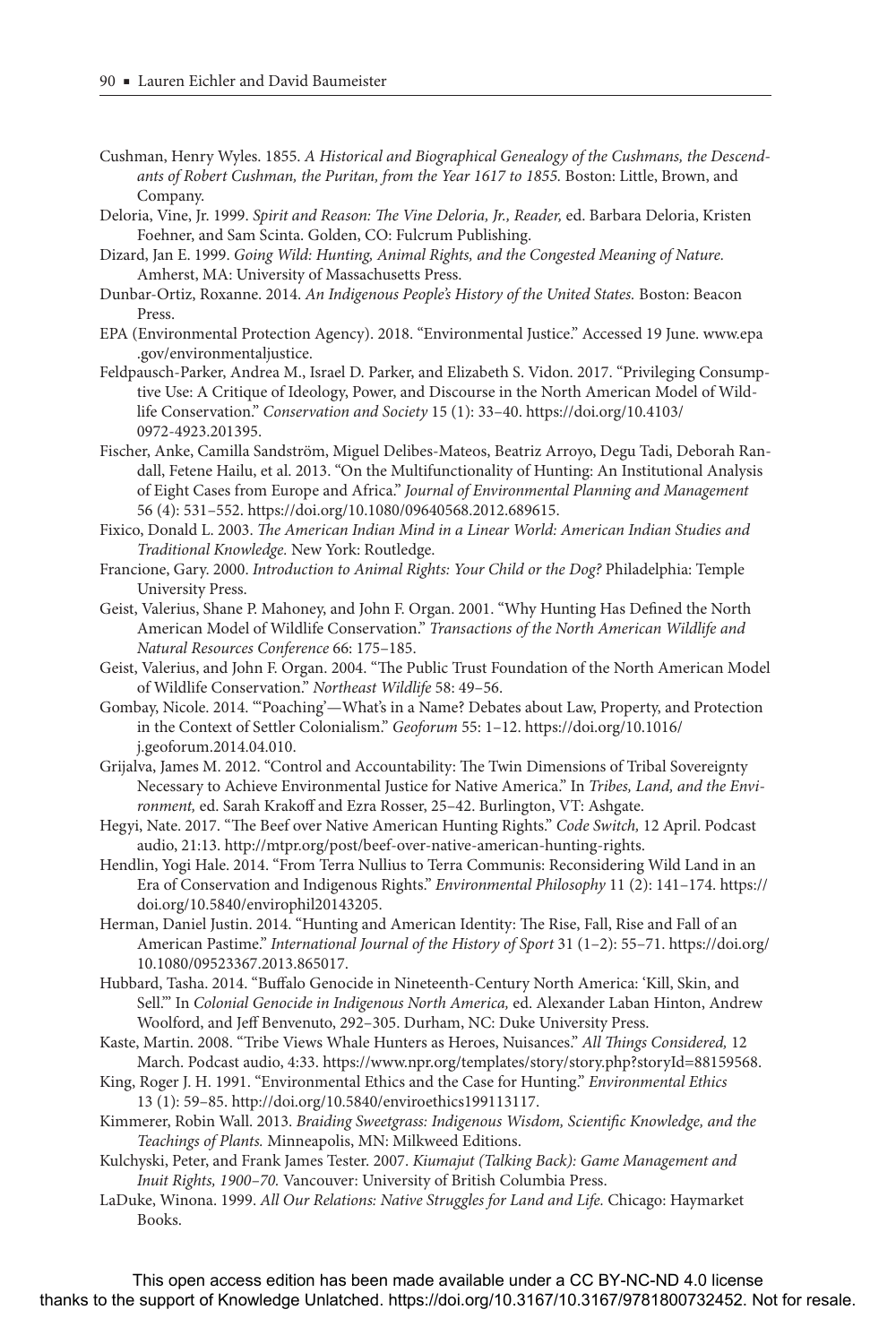- Lundquist, Laura. 2017. "Native Americans Take the Lead in Fight for Grizzly Bears." *Courthouse News Service,* 7 July. https://www.courthousenews.com/indian-tribes-take-lead-fight-grizzly -bears.
- Mahoney, Shane P. 2009. "Recreational Hunting and Sustainable Wildlife Use in North America." In *Recreational Hunting, Conservation and Rural Livelihoods: Science and Practice,* ed. Barney Dickson, Jon Hutton, and William M. Adams, 266–281. Oxford: Blackwell.
- Mahoney, Shane P., and John J. Jackson. 2013. "Enshrining Hunting as a Foundation for Conservation: The North American Model." *International Journal of Environmental Studies* 70 (3): 448–459. https://doi.org/10.1080/00207233.2013.801178.
- McCarty, Micah. 2007. "Indian Tribe Denounces Whale Killing." Interview by Melissa Block. *All Things Considered,* 14 September. Podcast audio, 5:09. https://www.npr.org/templates/story/ story.php?storyId=14428717.
- McPherson, Dennis H., and J. Douglas Rabb. 2011. *Indian from the Inside: Native American Philosophy and Cultural Renewal.* Jefferson, NC: McFarland & Co.
- Morris, S. P. 2013. "Challenging the Values of Hunting: Fair Chase, Game Playing, and Intrinsic Value." *Environmental Ethics* 35 (3): 295–311. https://doi.org/10.5840/enviroethics201335327.
- Nelson, Michael P., John A. Vucetich, Paul C. Paquet, and Joseph K. Bump. 2011. "An Inadequate Construct? North American Model: What's Flawed, What's Missing, What's Needed." *Wildlife Professional* 5 (2): 58–60.
- Norton-Smith, Thomas. 2010. *The Dance of Person and Place: One Interpretation of American Indian Philosophy.* Albany: State University of New York Press.
- Nuvamsa, Ben. 2017. "Native Americans Sue after Government Says Grizzly Bears No Longer Endangered." Interview by Lulu Garcia-Navarro. *Weekend Edition Sunday,* 16 July. Audio, 3:05. https:// www.npr.org/2017/07/16/537509492/native-americans-sue-after-government-says-grizzly-bears -no-longer-endangered.
- Organ, John F., Daniel J. Decker, Sadie S. Stevens, Tanya M. Lama, and Catherine Doyle-Capitman. 2014. "Public Trust Principles and Trust Administration Functions in the North American Model of Wildlife Conservation: Contributes of Human Dimensions Research." *Human Dimensions of Wildlife* 19 (5): 407–416. https://doi.org/10.1080/10871209.2014.936068.
- Organ, John F., Shane P. Mahoney, and Valerius Geist. 2010. "Born in the Hands of Hunters: The North American Model of Wildlife Conservation." *Wildlife Professional* 4 (3): 22–27.
- Organ, John F., Valerius Geist, Shane P. Mahoney, Steven Williams, Paul R. Krausman, Gordon R. Batcheller, Thomas A. Decker, et al. 2012. *The North American Model of Wildlife Conservation.* Bethesda, MD: Wildlife Society.
- Peterson, M. Nils, and Michael Paul Nelson. 2017. "Why the North American Model of Wildlife Conservation is Problematic for Modern Wildlife Management." *Human Dimensions of Wildlif*e 22 (1): 43–54. https://doi.org/10.1080/10871209.2016.1234009.
- Proctor, Nicholas W. 2002. *Bathed in Blood: Hunting and Mastery in the Old South.* Charlottesville: University Press of Virginia.
- Prukop, Joanna, and Ronald J. Regan. 2005. "The Value of the North American Model of Wildlife Conservation: An International Association of Fish and Wildlife Agencies Position." *Wildlife Society Bulletin* 33 (1): 374–377. https://doi.org/10.2193/0091-7648(2005)33[374:IMOTVO] 2.0.CO;2.
- Ranco, Darren J., Catherine A. O'Neill, Jamie Donatuto, and Barbara L. Harper. 2011. "Environmental Justice, American Indians and the Cultural Dilemma: Developing Environmental Management for Tribal Health and Well-Being." *Environmental Justice* 4 (4): 221–230. https://doi.org/ 10.1089/env.2010.0036.
- Robertson, Willie, and William Doyle. 2015. *American Hunter: How Legendary Hunters Shaped America.* New York: Howard Books.
- Roosevelt, Theodore. (1893) 1998. *Hunting Trips of a Ranchman and The Wilderness Hunter.* New York: Modern Library.
- Sanborn, Wendy A., and Robert H. Schmidt. 1995. "Gender Effects on Views of Wildlife Professionals About Wildlife Management." *Wildlife Society Bulletin* 23: 583–587.
- Sandlos, John. 2007. *Hunters at the Margin: Native People and Wildlife Conservation in the Northwest Territories.* Vancouver: University of British Columbia Press.